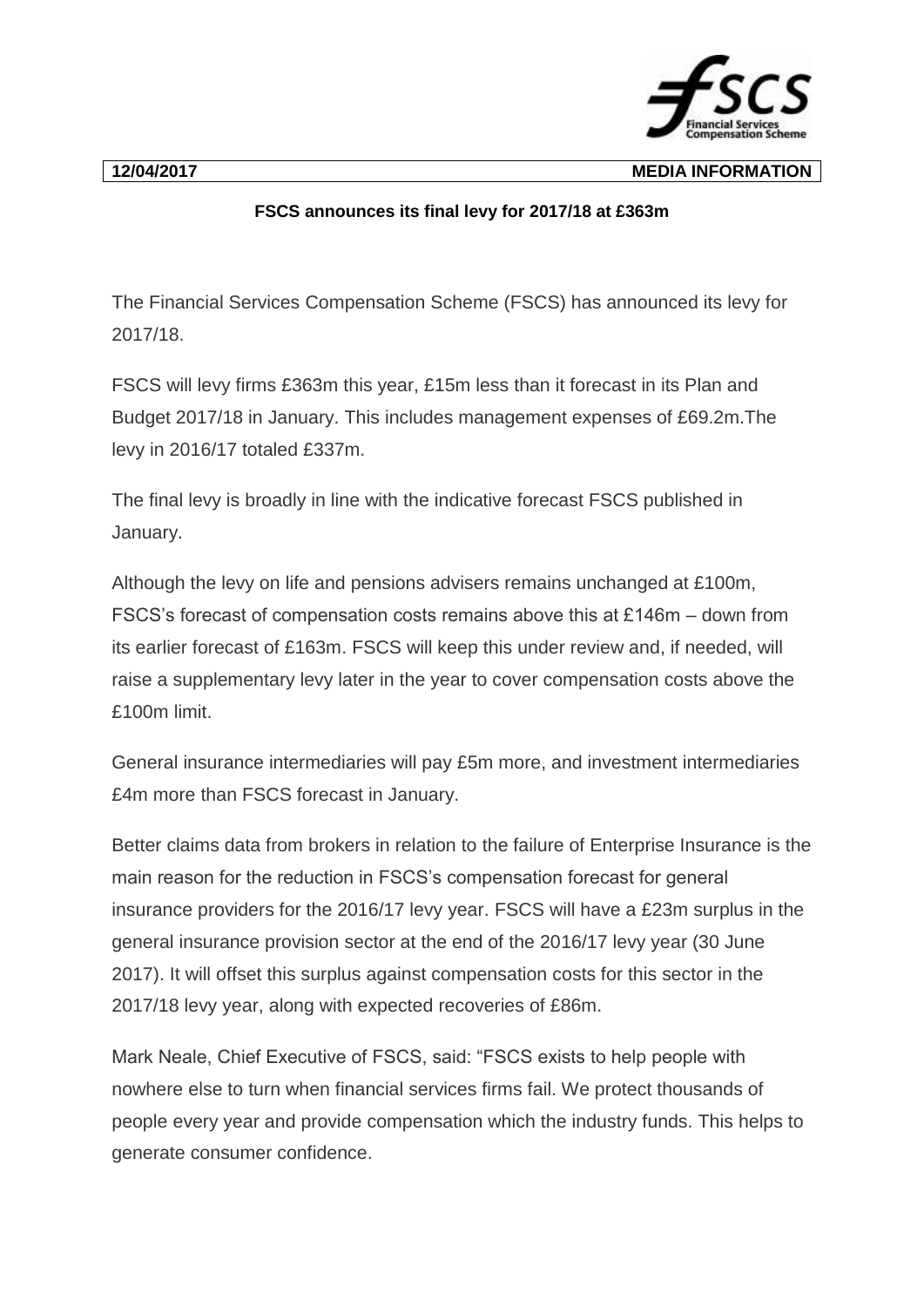

"Although the indicative forecasts we published in January and our final levy numbers this year are broadly similar, firms know that our levies can be unpredictable owing to the nature of some failures and the claims they generate. We welcome the continued support of levypayers at this time. We know that many are also engaged in the ongoing FCA review of the FSCS funding model, and encourage a full debate to settle the basis of FSCS funding for the foreseeable future"

A full explanation of the 2017/18 annual levy is contained in the latest edition of *[Outlook](https://www.fscs.org.uk/industry/publications/industry-newsletters/)*, the newsletter FSCS produces for the industry.

| <b>Funding classes</b>                  | Indicative<br>Levy | <b>Final Levy</b><br>£m | Variance       |
|-----------------------------------------|--------------------|-------------------------|----------------|
| Deposits (SA01)                         | 11                 | 9                       | (2)            |
| General Insurance provision (SB01)      | 52                 | 52                      | $\mathbf{0}$   |
| General Insurance Intermediation (SB02) | 13                 | 18                      | 5              |
| Life & pensions provision (SC01)        | ٠                  | ۰                       | ٠              |
| Life & pensions intermediation (SC02)   | 171                | 147                     | (24)           |
| Investment provision (SD01)             | 9                  | 10                      | 1              |
| Investment Intermediation (SD02)        | 84                 | 88                      | $\overline{4}$ |
| Home finance Intermediation (SE02)      | 14                 | 14                      | ٠              |
| Base costs                              | 24                 | 25                      | 1              |
|                                         | 378                | 363                     | (15)           |

## **Final levies by funding class**

## **Media enquiries**

Suzette Browne / T: 020 7375 8633 Bhavik Depala / T: 020 7375 8631 Rebecca O'Connor / T: 020 7375 8636